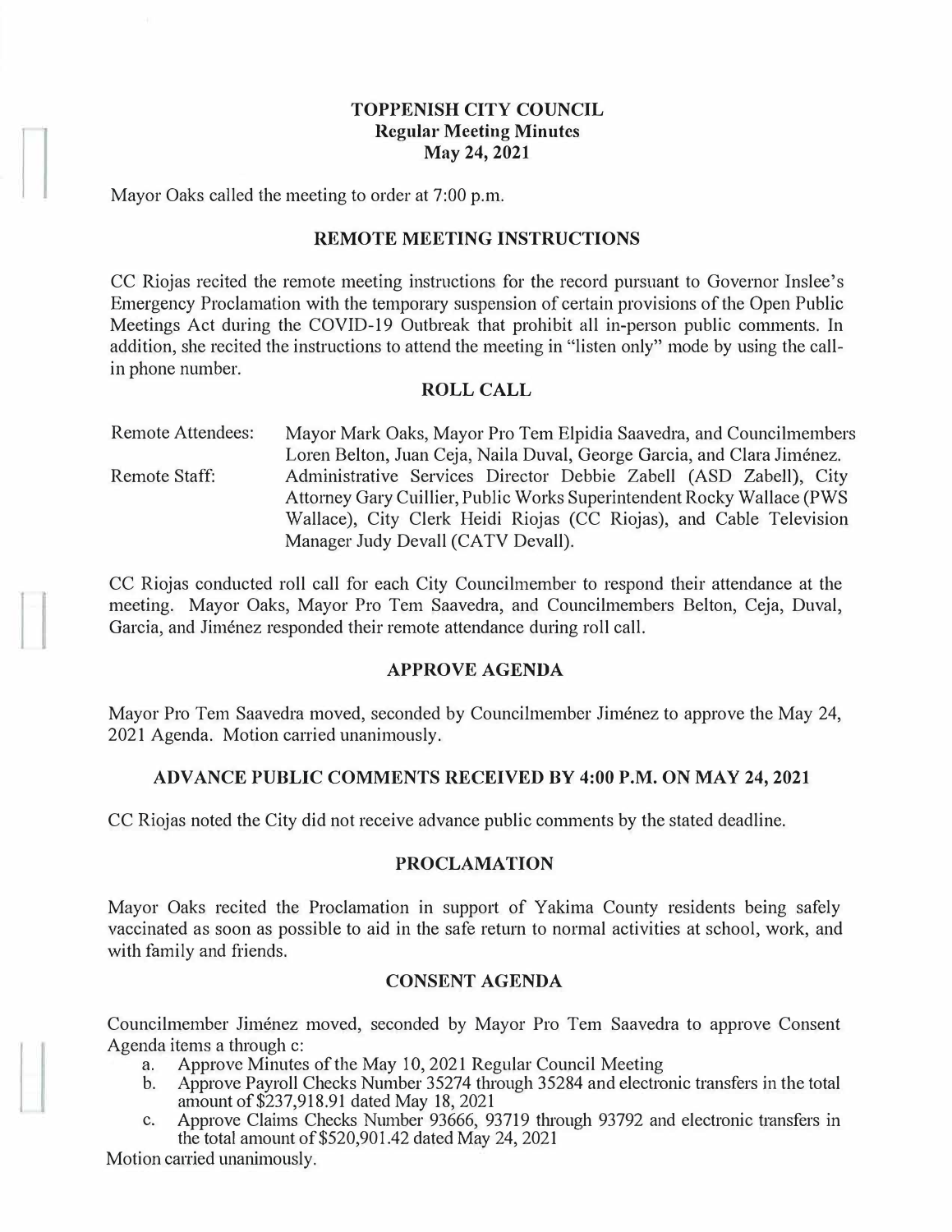#### **UNFINISHED BUSINESS**

# **Tabled Item: Resolution 2021-17: A Resolution Authorizing the City Manager to Purchase Three Lawn Mowers.**

Councilmember Jimenez moved, seconded by Councilmember Garcia to remove Resolution 2021- 17 from the table for further discussion. Motion carried unanimously.

PWS Wallace noted that the 2021 Budget includes the purchase of two lawn mowers for Parks and one lawn mower for Cemetery with an estimated cost of \$60,000.00.

Councilmember Belton moved, seconded by Mayor Pro Tem Saavedra to approve Resolution 2021-17. Motion carried unanimously.

#### **NEW BUSINESS**

# **Resolution 2021-18: A Resolution Authorizing the City Manager to Purchase a Wheel Loader.**

Councilmember Belton moved, seconded by Councilmember Ceja to approve Resolution 2021- 18. Motion carried unanimously.

### **COUNCIL MEETING REPORTS/COMMUNITY ANNOUNCEMENTS**

Mayor Pro Tem Saavedra had nothing to report.

Councilmember Belton had nothing to report.

Councilmember Ceja had nothing to report.

Councilmember Duval shared an opportunity offered by the Toppenish Food Bank for rent and utility grant assistance, along with encouraging residents to visit Post Office Park on Wednesday, May 26, 2021 to participate in the community survey.

Councilmember Garcia reported his attendance at trainings hosted by YVCOG on May 19, 2021 and May 20, 2021.

Councilmember Jimenez had nothing to report.

Mayor Oaks had nothing to report.

#### **CITY MANAGER REPORT**

ASD Zabell noted that CATV Devall will speak first and then she will summarize the CM Hoyt's report. CATV Devall explained the intended use of the City's Facebook page and website is promoting City events, and the use of MVTV is for promoting community events.